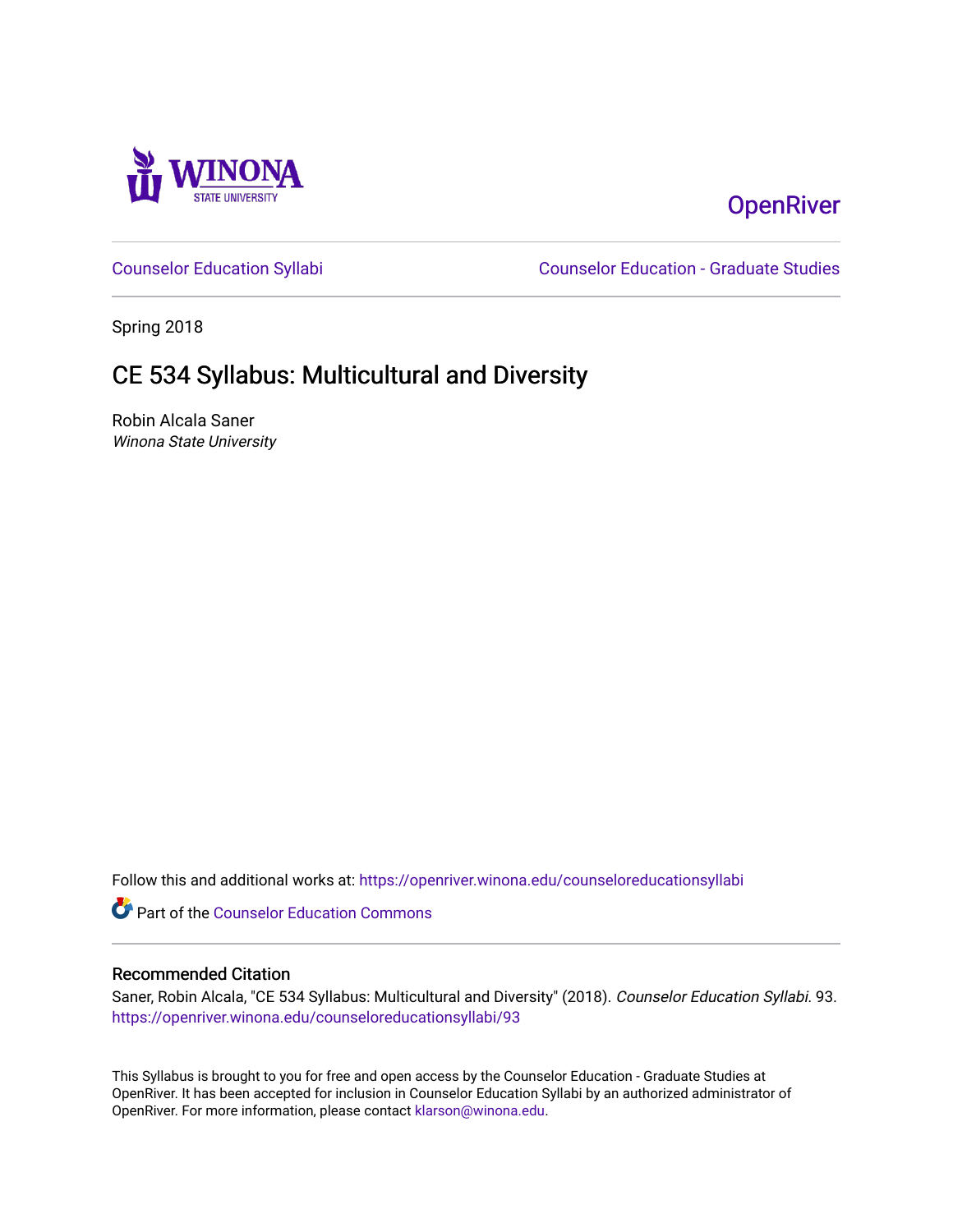|                                                                                                                                              | <b>Winona State University</b><br><b>Counselor Education Department</b><br>CE 534: Multiculturalism and Diversity<br>Spring 2018<br>Semester Hours: 3 |  |  |  |
|----------------------------------------------------------------------------------------------------------------------------------------------|-------------------------------------------------------------------------------------------------------------------------------------------------------|--|--|--|
| <b>Course Location</b>                                                                                                                       | This class is an online course offered asynchronously.                                                                                                |  |  |  |
| <b>Instructor</b>                                                                                                                            | Professor Robin Alcala Saner                                                                                                                          |  |  |  |
| <b>Instructor Phone &amp;</b><br>E-Mail                                                                                                      | $(507)$ 535-2541; rsaner@winona.edu                                                                                                                   |  |  |  |
| <b>Program Website</b>                                                                                                                       | https://www.winona.edu/counseloreducation/                                                                                                            |  |  |  |
| <b>Instructor Office Location</b><br>400 South Broadway, Rochester, 308                                                                      |                                                                                                                                                       |  |  |  |
| <b>Instructor Office Hours:</b><br>Monday: 3:00pm - 5:00pm; Tuesday: 1:00pm - 5:00pm; Thursday: 1:00 - 5:00pm; other<br>hours by appointment |                                                                                                                                                       |  |  |  |

## **I. COURSE DESCRIPTION**

• The purpose of this course is to:  $(1)$  promote student growth and development through the learning and practice of basic communication and helping skills; (2) study cultural diversity as it relates to human relations and communication; (3) examine gender and sexual orientation in terms of human relations and communication; and (4) address human relations and communication as they relate to special populations (persons with disabilities, older adults, economically disadvantaged individuals, children, etc.). This course will also cover substance abuse issues as relates to diverse cultures, specifically as addressed by the Substance Abuse and Mental Health Services Administration (SAMHSA) Treatment Improvement Protocol (TIP) 59. Grade only. Offered spring and summer terms.

### **II. COURSE PREREQUISITES**

- 1. Good standing with WSU/College/CED, and graduate status.
- 2. No specific undergraduate/graduate course pre-requisites are required for admission to the course.

### **III. COURSE OBJECTIVES**

Students who complete this course will:

- 1. Develop an understanding of their cultural identity and recognize how culture influences perception and experience.
- 2. Differentiate between key concepts of culture, race, diversity, and oppression and recognize how they impact future clients.
- 3. Recognize cultural differences and identify appropriate strategies for interfacing with culturally diverse individuals.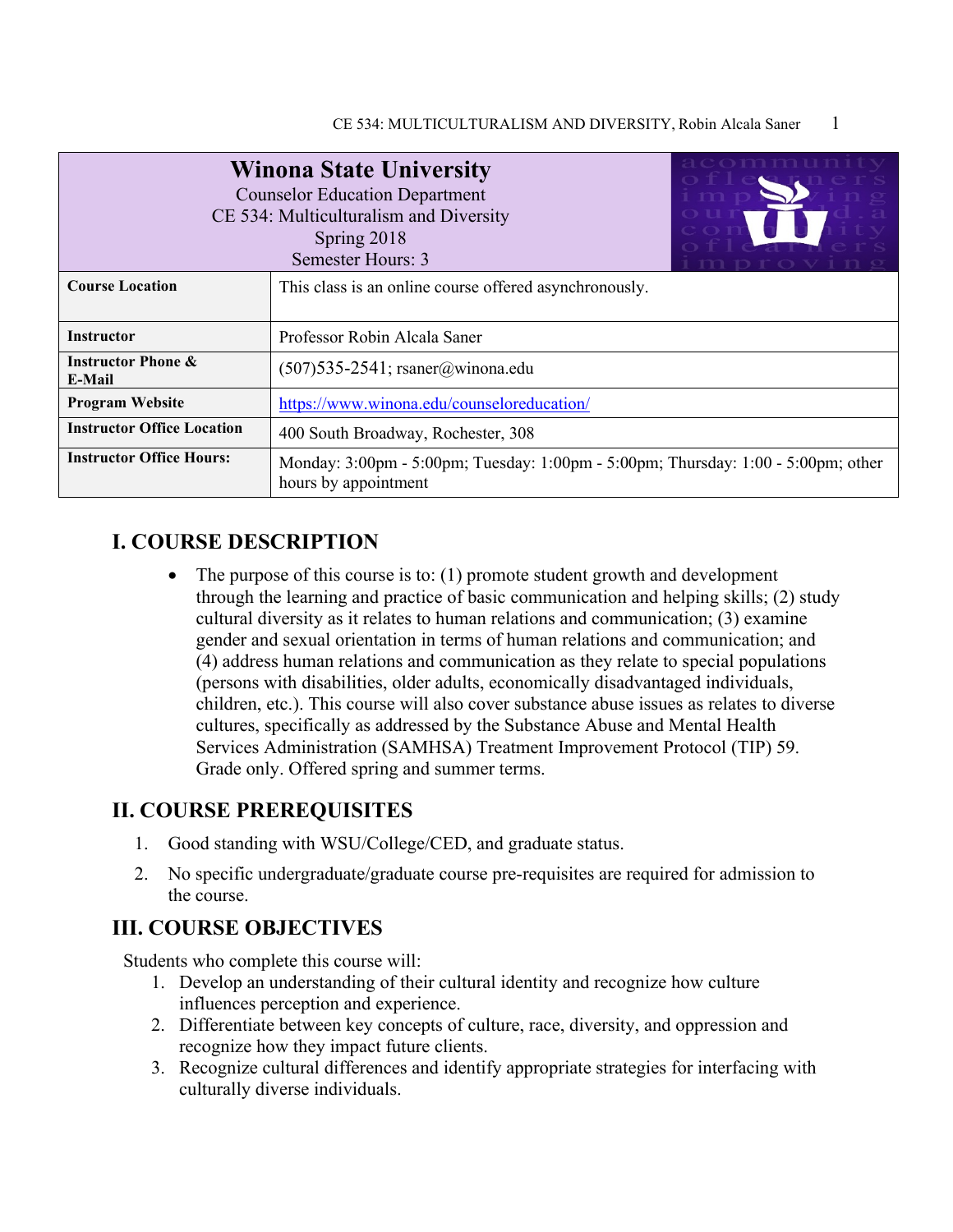4. Identify knowledge and skills necessary for becoming a culturally competent professional and incorporate cultural competence into their professional plan with specific goals.

### **IV. COURSE REQUIRED TEXTS, RESEARCH BASE & TECHNOLOGY**

- Sue, D. W. (2015). *Race talk and the conspiracy of silence: Understanding and facilitating difficult dialogues on race*. Hoboken, NJ: Wiley.
- Sue, D. W. & Gallardo, M.E. (2014). *Case studies in multicultural counseling and therapy*. Hoboken, NJ: Wiley.
- **\*TIP 59:** *A treatment improvement protocol: Improving Cultural Competence (2014).* US Department of Health and Human Services Administration: Center for Substance Abuse Treatment, Rockville, MD. *\*Found on D2L or can be ordered from https://store.samhsa.gov/product/TIP-59- Improving-Cultural-Competence/SMA15-4849*

#### **Additional readings will be posted by the Instructor/group leader on D2L (see Course Schedule)**

### **V. COURSE CONTENT AREAS**

This course meets the Council for the identified Accreditation of Counseling and Related Educational Programs (CACREP, 2009) core content standards. Standards for the **Clinical Mental Health Counseling,** and/or **School Counseling** content areas are outlined below as well (if applicable). The evaluation methods linked to specific standards for CE 534 are included.

| <b>2009 CACREP STANDARDS</b><br><b>CORE</b><br>Weekly<br>discussions                                                                                                                                                |   | <b>LOCATION OF EVALUATION</b>         |                                       |         |         |  |  |
|---------------------------------------------------------------------------------------------------------------------------------------------------------------------------------------------------------------------|---|---------------------------------------|---------------------------------------|---------|---------|--|--|
|                                                                                                                                                                                                                     |   | <b>StoryCorps</b><br><b>Interview</b> | <b>Cultural</b><br><b>Experiences</b> | Podcast | quizzes |  |  |
| 1. PROFESSIONAL ORIENTATION AND                                                                                                                                                                                     |   |                                       |                                       |         |         |  |  |
| <b>ETHICAL PRACTICE</b>                                                                                                                                                                                             |   |                                       |                                       |         |         |  |  |
| 1i. Advocacy processes needed to address institutional and social<br>barriers that impede access, equity, and success for clients.                                                                                  | X |                                       | X                                     | X       |         |  |  |
| 2. SOCIAL AND CULTURAL DIVERSITY                                                                                                                                                                                    |   |                                       |                                       |         |         |  |  |
| 2a. Multicultural and pluralistic trends, including characteristics and<br>concerns within and among diverse groups nationally and<br>internationally                                                               | X | X                                     | X                                     |         |         |  |  |
| 2b. Attitudes, beliefs, understandings, and acculturative experiences,<br>including specific experiential learning activities designed to foster<br>students' understanding of self and culturally diverse clients. |   | X                                     | X                                     | X       |         |  |  |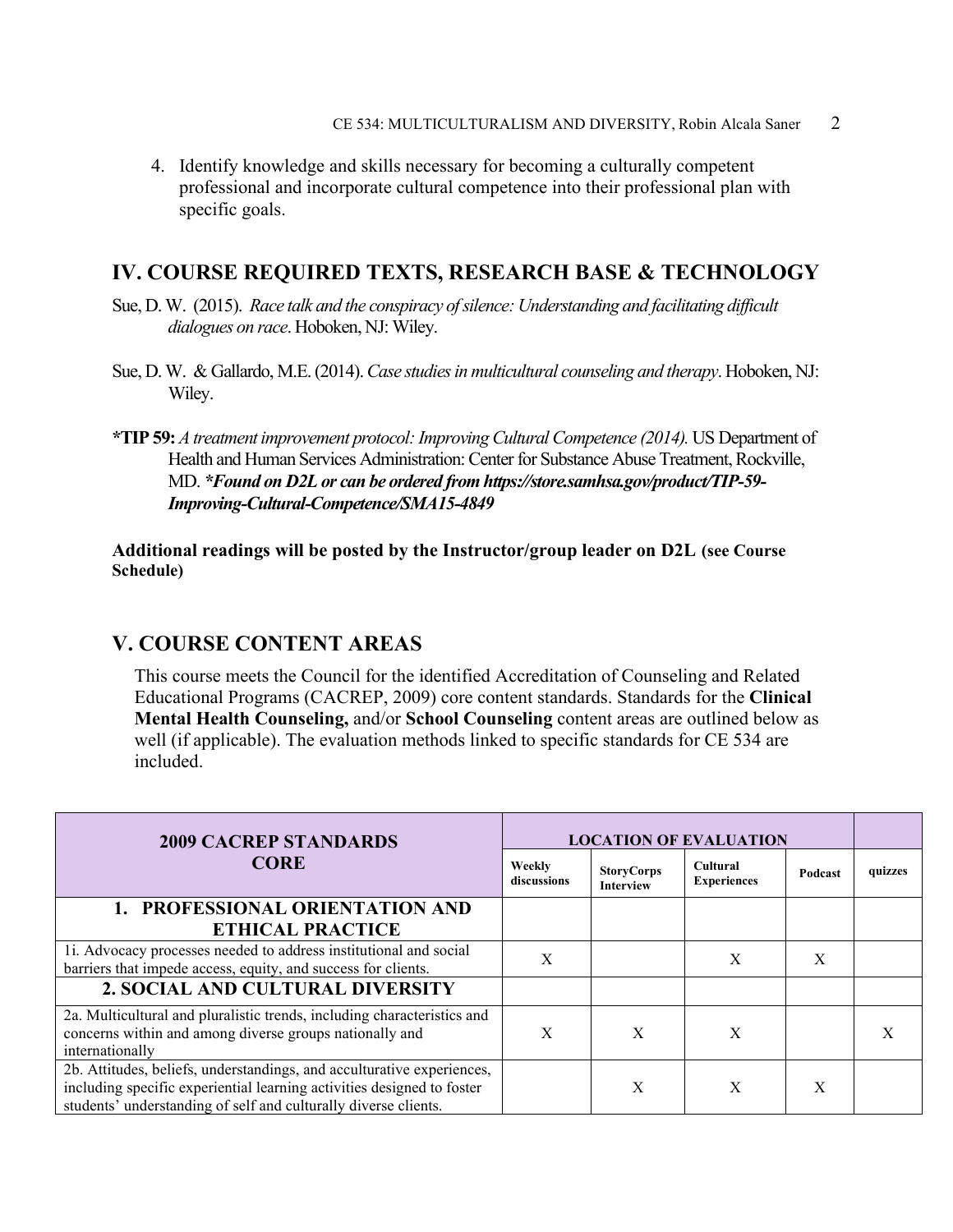### CE 534: MULTICULTURALISM AND DIVERSITY, Robin Alcala Saner 3

| 2c. Theories of multicultural counseling, identity development, and<br>social justice.                                                                                                                                                                           | X |   |   |  |
|------------------------------------------------------------------------------------------------------------------------------------------------------------------------------------------------------------------------------------------------------------------|---|---|---|--|
| 2d. Individual, couple, family, group, and community strategies for<br>working with and advocating for diverse populations, including<br>multicultural competencies.                                                                                             | X | Х |   |  |
| 2e. Counselors' roles in developing cultural self-awareness,<br>promoting cultural social justice, advocacy and conflict resolution,<br>and other culturally supported behaviors that promote optimal<br>wellness and growth of the human spirit, mind, or body. | X |   |   |  |
| 2f. Counselors' roles in eliminating biases, prejudices, and processes<br>of intentional and unintentional oppression and discrimination.                                                                                                                        | X |   | X |  |
| 3. HUMAN GROWTH AND DEVELOPMENT                                                                                                                                                                                                                                  |   |   |   |  |
| 3d. Theories and models of individual, cultural, couple, family, and<br>community resilience.                                                                                                                                                                    | Х | Χ |   |  |

| <b>2009 CACREP STANDARDS</b>                                                                                                                                                                                                                                                                   | <b>LOCATION OF EVALUATION</b> |                                       |                                |         |                |
|------------------------------------------------------------------------------------------------------------------------------------------------------------------------------------------------------------------------------------------------------------------------------------------------|-------------------------------|---------------------------------------|--------------------------------|---------|----------------|
| <b>CLINICAL MENTAL HEALTH COUNSELING</b>                                                                                                                                                                                                                                                       | Weekly<br>discussions         | <b>StoryCorps</b><br><b>Interview</b> | <b>Cultural</b><br>experiences | Podcast | <b>Quizzes</b> |
| <b>DIVERSITY AND ADVOCACY</b><br>E. Knowledge                                                                                                                                                                                                                                                  |                               |                                       |                                |         |                |
| E1. Understands how living in a multicultural society affects clients<br>who are seeking clinical mental health counseling services.                                                                                                                                                           | X                             |                                       |                                | X       | X              |
| E2. Understands the effects of racism, discrimination, sexism,<br>power, privilege, and oppression on one's own life and career and<br>those of the client.                                                                                                                                    | X                             | X                                     | X                              | X       | X              |
| E3. Understands current literature that outlines theories, approaches,<br>strategies, and techniques shown to be effective when working with<br>specific populations of clients with mental and emotional disorders.                                                                           | X                             |                                       |                                | X       | X              |
| E4. Understands effective strategies to support client advocacy and<br>influence public policy and government relations on local, state, and<br>national levels to enhance equity, increase funding, and promote<br>programs that affect the practice of clinical mental health<br>counseling. | X                             |                                       | X                              | X       |                |
| E5. Understands the implications of concepts such as internalized<br>oppression and institutional racism, as well as the historical and<br>current political climate regarding immigration, poverty, and<br>welfare.                                                                           | X                             | X                                     | $\mathbf{X}$                   | X       | X              |
| E6. Knows public policies on the local, state, and national levels that<br>affect the quality and accessibility of mental health services.                                                                                                                                                     | X                             |                                       |                                |         |                |
| <b>ASSESSMENT</b><br><b>G. Knowledge</b>                                                                                                                                                                                                                                                       |                               |                                       |                                |         |                |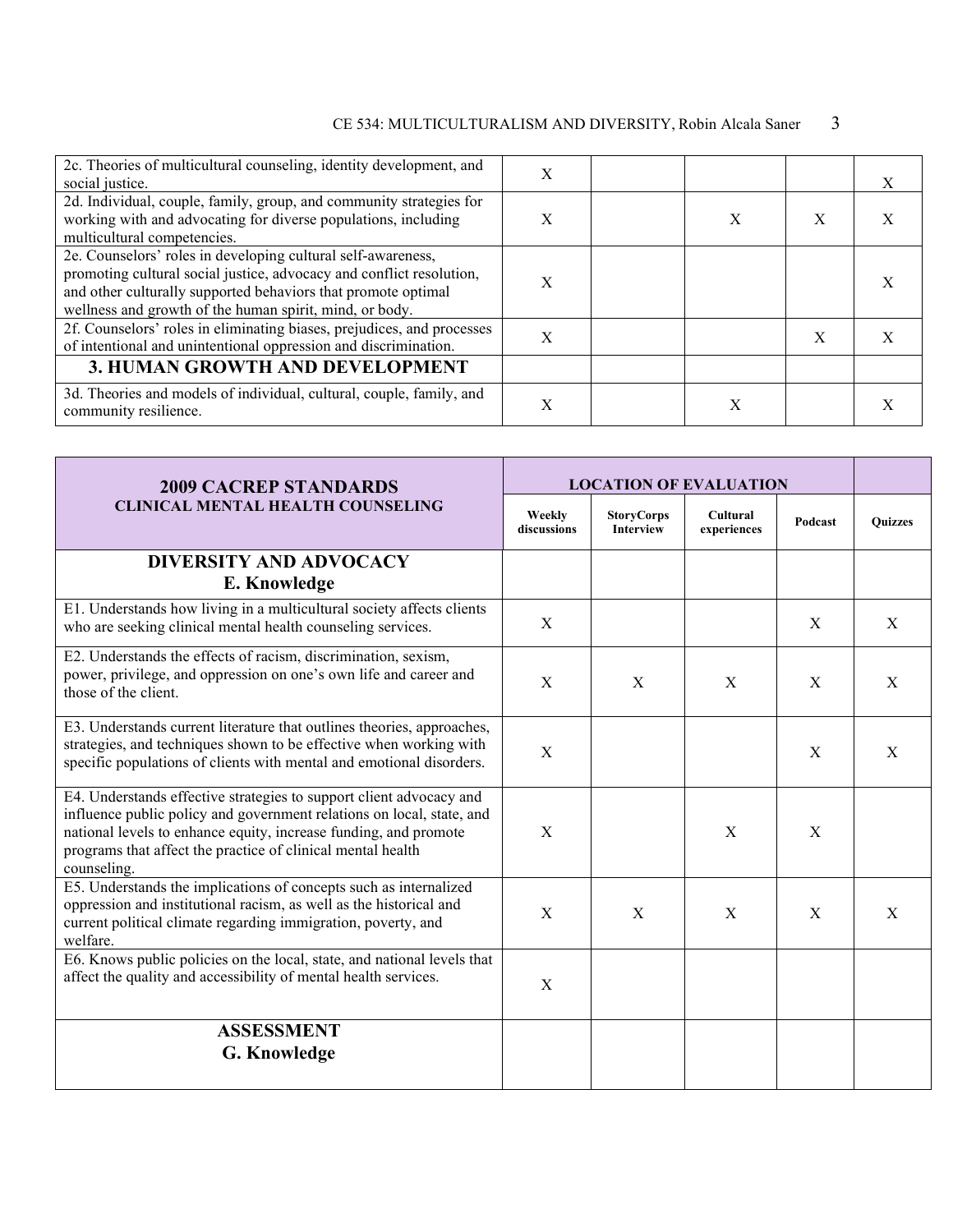#### CE 534: MULTICULTURALISM AND DIVERSITY, Robin Alcala Saner 4

| G2. Understands various models and approaches to clinical<br>evaluation and their appropriate uses, including diagnostic<br>interviews, mental status examinations, symptom inventories, and<br>psychoeducational and personality assessments. |              |                               |   |              | X |
|------------------------------------------------------------------------------------------------------------------------------------------------------------------------------------------------------------------------------------------------|--------------|-------------------------------|---|--------------|---|
| <b>2009 CACREP STANDARDS</b>                                                                                                                                                                                                                   |              | <b>LOCATION OF EVALUATION</b> |   |              |   |
| <b>School Counseling</b>                                                                                                                                                                                                                       |              |                               |   |              |   |
| <b>DIVERSITY AND ADVOCACY</b><br>E. Knowledge                                                                                                                                                                                                  |              |                               |   |              |   |
| E1. Understands the cultural, ethical, economic, legal, and political<br>issues surrounding diversity, equity, and excellence in terms of<br>student learning.                                                                                 | X            |                               |   |              | X |
| E2. Identifies community, environmental, and institutional<br>opportunities that enhance—as well as barriers that impede—the<br>academic, career, and personal/social development of students.                                                 | X            | X                             | X |              |   |
| E3. Understands the ways in which educational policies, programs,<br>and practices can be developed, adapted, and modified to be<br>culturally congruent with the needs of students and their families.                                        | X            |                               |   |              | X |
| E4. Understands multicultural counseling issues, as well as the<br>impact of ability levels, stereotyping, family, socioeconomic status,<br>gender, and sexual identity, and their effects on student<br>achievement.                          | $\mathbf{X}$ |                               | X | $\mathbf{x}$ | X |

# **VI. METHODS OF INSTRUCTION**

The instructor will employ a variety of instructional methods to facilitate student learning including:

- A. Online discussions weekly group discussions on course content and current, relevant issues
- B. Case studies and responses to structured exercises
- C. Use of technology and media including:
	- a. Video recordings
	- b. Podcasts
	- c. Films
	- d. Power Points
- D. Reflective self-evaluations and peer feedback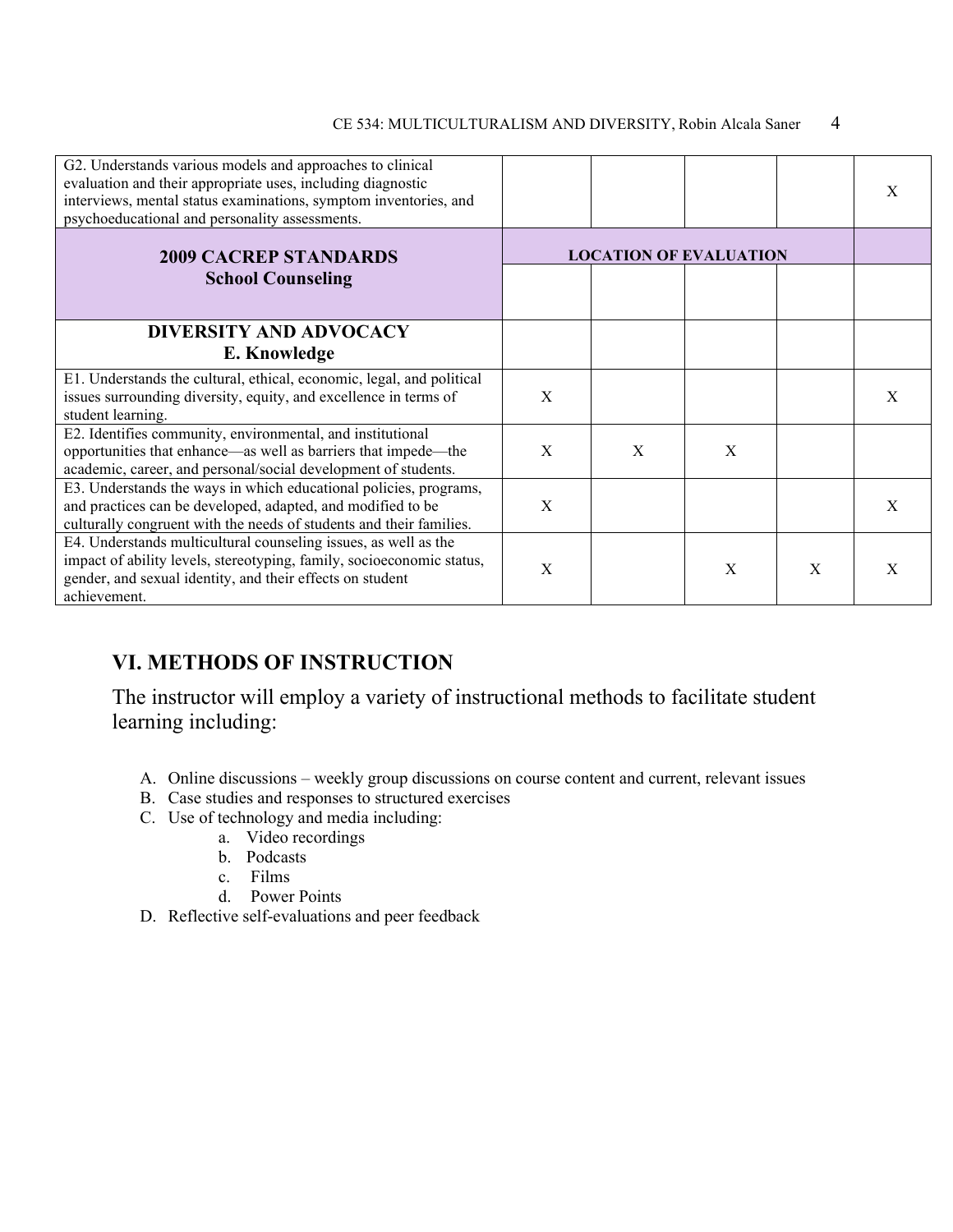### **VII. COURSE EVALUATION METHODS**

- Add rows as needed
- Link assignments to course objectives outlined in section III above
- Link assignments to CACREP standards outlined in section V. above

| Course<br>Obj. | <b>Assignment</b>         | <b>CACREP</b><br><b>Standards Assessed</b><br>Code: Core/CMHC/School | Due Date   | <b>Points</b> |
|----------------|---------------------------|----------------------------------------------------------------------|------------|---------------|
| $1 - 4$        | Weekly discussions        | 1i;2a,c,d,e,f;3d/ 1-5/ $1-4$                                         | Weekly     | 150           |
| $1 - 4$        | StoryCorps interview      | 2a,b/E2,5/E2                                                         | 2/7/18     | 100           |
| $1 - 4$        | Multicultural experiences | 1i;2a,b,d;3d/E2,4,5/E2,4                                             | 4/4/18     | 150           |
| $1 - 3$        | Podcast                   | 1i,2b,d,f/E1-5; $E4$                                                 | 4/22       | 100           |
| $1 - 4$        | Quizzes                   | $2a,c,d,e,f,3d/E1-3,5/E1,3,4$                                        | 3/2 & 4/30 | 50            |
|                |                           |                                                                      |            | 550           |

### **A. Description of Assignments**

Assignments are expected on time. If for some reason a student has difficulty meeting course expectations, the student is responsible for notifying the instructor immediately to work out an alternate plan agreed upon by both parties. *Late assignments will result in a minimum 10% reduction in the grade. Lack of instructor permission may result in no credit for assignment.*

The assignments for this class will require planning as you will need to schedule time in advance for interviews, activities, etc. Please plan ahead so you can complete the projects on time. **All papers are to align with the APA guidelines.** Reflection papers do not require all APA guidelines, but must have a cover page, follow APA guidelines for margins and font, and be in a word document. There will be a D2L assignment dropbox for all assignments.

#### *1. Discussion participation (10 points each x 15 = 150 pts)*

*On-line:* Students will be assigned groups and each week the discussion will align with the course readings, assignments or current world events. Weekly discussion topics will be posted by Wednesday, and must be responded to by Saturday night. Additionally, you must respond to at least two group members by the following Monday night. It is expected that each group member read all group member posts.

The first discussion post will be a 2 minute video/audio introduction of yourself. You will respond to your groupmates introductions via the discussion board.

#### *Discussion Netiquette*

- **1.** Treat discussion posts as any other class contribution:
	- Use appropriate language without slang;
	- Use language that everyone can understand;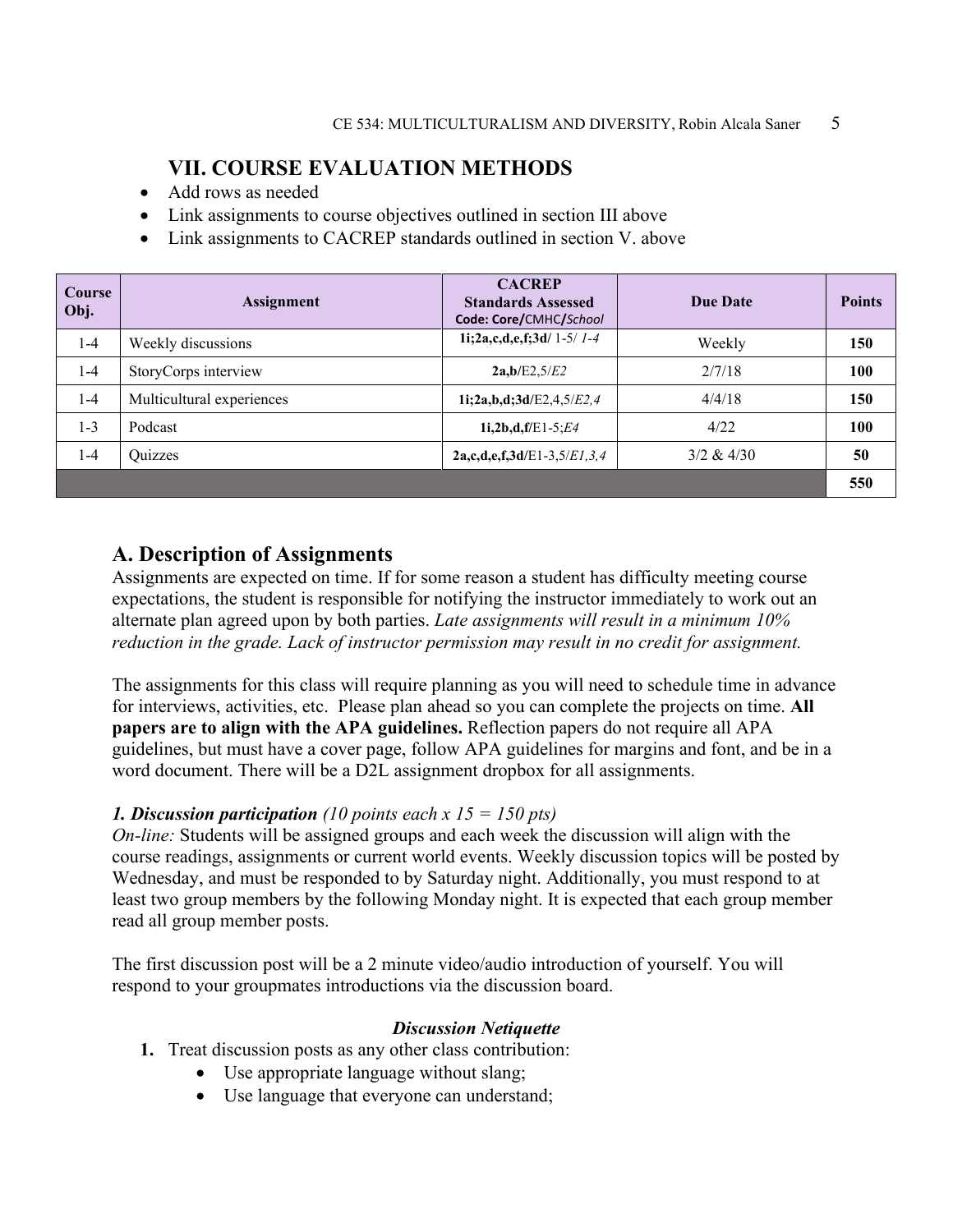- Identify sources when you quote something.
- **2.** Read all of your group members' posts:
	- Provide constructive feedback in a respectful way:
	- Ask questions when you are unclear or want further information;
	- When you disagree, avoid attacking language and use "I" talk (i.e., "I have a different perspective, as my reaction to the book was . . .")
- **3.** Maintain confidentiality:
	- Do not share another person's post without their permission;
	- Do not use identifying information when sharing another person's story.

#### *2. RLT 1 - StoryCorps (100 pts.)*

The purpose of this activity is to gain an appreciation of someone through the story process. This person must be from a culture different from your own and from a traditionally oppressed population. It must be someone who is not close to you, but you may know them through another person or experience (for instance, a close friend, significant other or family member would not be an appropriate choice, but a co-worker, acquaintance, classmate, etc. would be okay). Your goal is to have them tell their story, not in a formal interview, but through asking thoughtful questions in a "conversational" format. The steps for this assignment:

- 1. Upload the "StoryCorps" app to a device (cell phone, computer, ipad are all options) [https://storycorps.me](https://storycorps.me/) . If you do not have a device that can work, let the instructor know and we will work on getting something for you to work with.
- 2. Listen to at least two of the recordings posted on [https://storycorps.org](https://storycorps.org/) to hear other stories.
- 3. Find an adult who is willing to be interviewed and recorded. If they do not want you to post publically, you will need to post the recording in your discussion board. If you are unsure of the appropriateness of your choice, please contact the instructor for clarification.
- 4. Schedule a time, and utilizing the StoryCorps app, interview the adult. (If you are not posting to StoryCorps, you will need a device to record and be able to upload to D2L)
- 5. Post the recording—be sure to get permission to post from your interviewee.
- 6. Write a 1-2 page reflection paper about the experience. A reflection paper is written in the first person and is an opportunity to critically examine your learning experience. Some things to reflect on:
	- a. What did you learn about/from the person's story?
	- b. How, if at all, did this experience change your perspective?
	- c. What was the most significant part of the interview?
	- d. What do you wish you had asked or learned?
	- e. How will you respond differently to similar people because of this experience?
- 7. You will listen to your group members interviews and discuss the experience.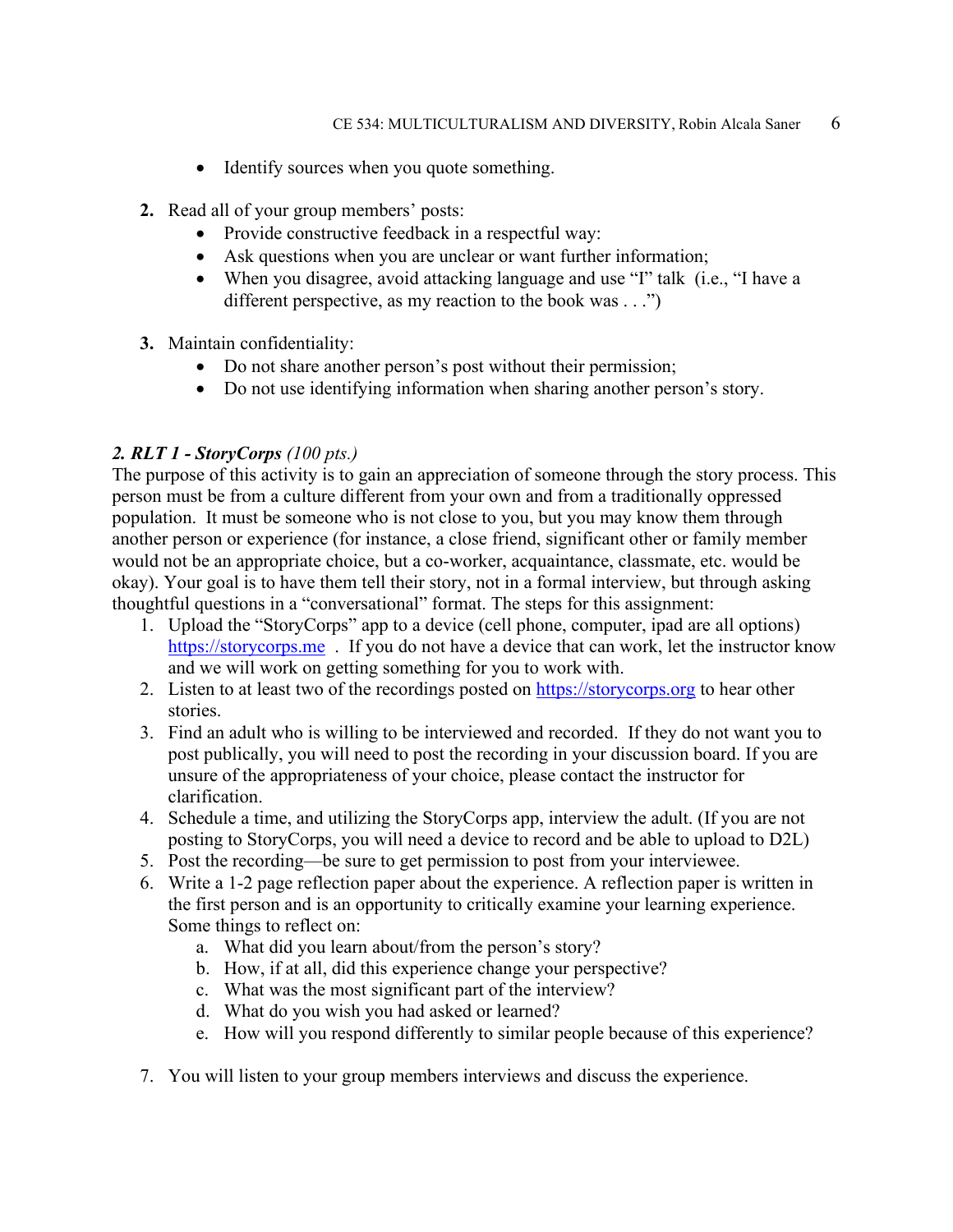#### *3. RLT 2 - Cultural experiences (150 pts.)*

For this assignment, you will have two experiences that will take you out of your comfort zone and expose you to something outside of your regular cultural activities*.* One activity is being "prescribed" and the other will be an experience of your choice.

- 1. You will eat a meal at a location where free meals are provided. You are not to identify yourself as a student, as the purpose is to experience things from the perspective of the people who are there.
- 2. You will also choose an experience outside of your personal cultural experience. Since we all have different cultural norms, you will need to determine what differs from your experience. The experience must involve interacting with people— for instance, serving a meal rather than stacking food in a warehouse. It must be an experience you haven't had prior, but you may bring another person along or do it with a classmate. *If you are unsure if your experience meets course requirements, please contact the professor.*  Some possible experiences include (*but are not limited to*):
	- $\triangleright$  Going to a mosque, Synagogue, Temple, other spiritual center that is not similar to your current practice
	- $\triangleright$  Volunteering at a Senior Center or nursing home
	- $\triangleright$  Volunteering at a Special Olympics event
		- o <http://specialolympicsminnesota.org/events/>
		- o <http://www.specialolympicswisconsin.org/>
	- Volunteering at a soup kitchen, food shelf, shelter, Family Promise, Salvation Army [\(http://www.ihn-greater-rochester.org/](http://www.ihn-greater-rochester.org/) )
	- $\triangleright$  Attending a Pride event
	- $\triangleright$  Going to a Pow Wow or other Native American activity
		- o [http://calendar.powwows.com/events/categories/pow-wows/pow-wows-in](http://calendar.powwows.com/events/categories/pow-wows/pow-wows-in-minnesota/)[minnesota/](http://calendar.powwows.com/events/categories/pow-wows/pow-wows-in-minnesota/)

Following this meaningful experience, you will write a 2-3 page paper in APA format about your experience:

- Write a BRIEF (no more than 2 paragraphs) description of what you did.
- Reflect on what the experiences. Things you may want to reflect on:
	- o What did you learn?
	- o What surprised you?
	- o What will you "takeaway" from these experiences?
	- o What was your emotional response?
	- o What would you like other people to know about your experiences?
	- o How will this impact your future profession?
- Finally, based on what you learned, how can you advocate for people who are oppressed? Identify one thing you will do (i.e., volunteering, sharing your story, writing legislators,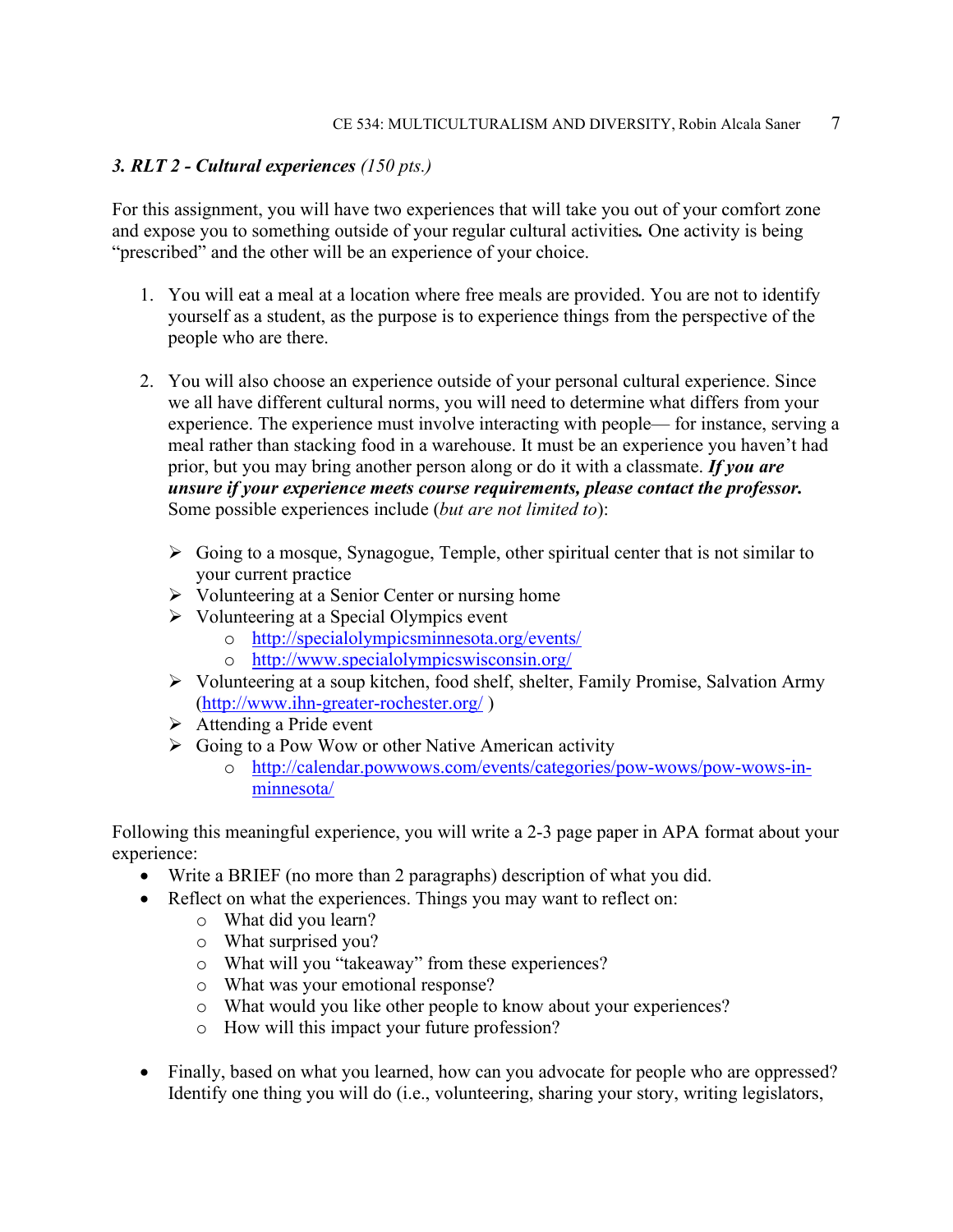etc.) to be an advocate. Be specific about the population and how your efforts will be helpful.

#### *4. RLT 3 - Podcast (100 points)*

Your group will be assigned a case study from the Sue & Gallardo book. You will create a podcast, utilizing technology to record and post the discussion. If you are unfamiliar with the podcast format, please listen to one to learn to understand the format.

#### **Podcast reflection**

The podcast is one format for having a discussion regarding multiculturalism. By creating the podcast assignment, we pulled together the following:

- Knowledge of topic
- Participation in the multicultural discussion
- Identification of counseling tools/techniques for working with diverse individuals
- Facilitation skills
- Critical thinking

As a follow-up creating and participating in the podcast, you will listen to one additional podcast and write a 2-page reflection paper on the entire experience. Some of the things you *may* want to address:

- Benefits and challenges of having the podcast discussion
- How do you think the discussion would have been different if we did it the first week of class?
- What did you learn from your group's case regarding working with that particular client?
- What did you gain from the other podcasts?
- Did you have any "aha" moments from this experience?
- Have you gained any new insights or ideas regarding certain clientele?
- Do you learn anything about yourself or others through this process?

#### *5. Quizzes (50 points: 25 points each)*

There will be two multiple choice quizzes (mid-term and final) based on the assigned readings. They will be available on D2L on assigned dates.

### **B. Grading for Course**

Discussions will be graded weekly, quizzes will be graded immediately upon completion, and projects will be graded with 2 weeks of the due date. If an assignment is turned in late, it will be graded within 2 weeks of the date it is turned in. All assignments will be turned into D2L and grades will be posted via D2L.

#### **Grading scale:**

 $A = 90-100\% = 550 - 495$  points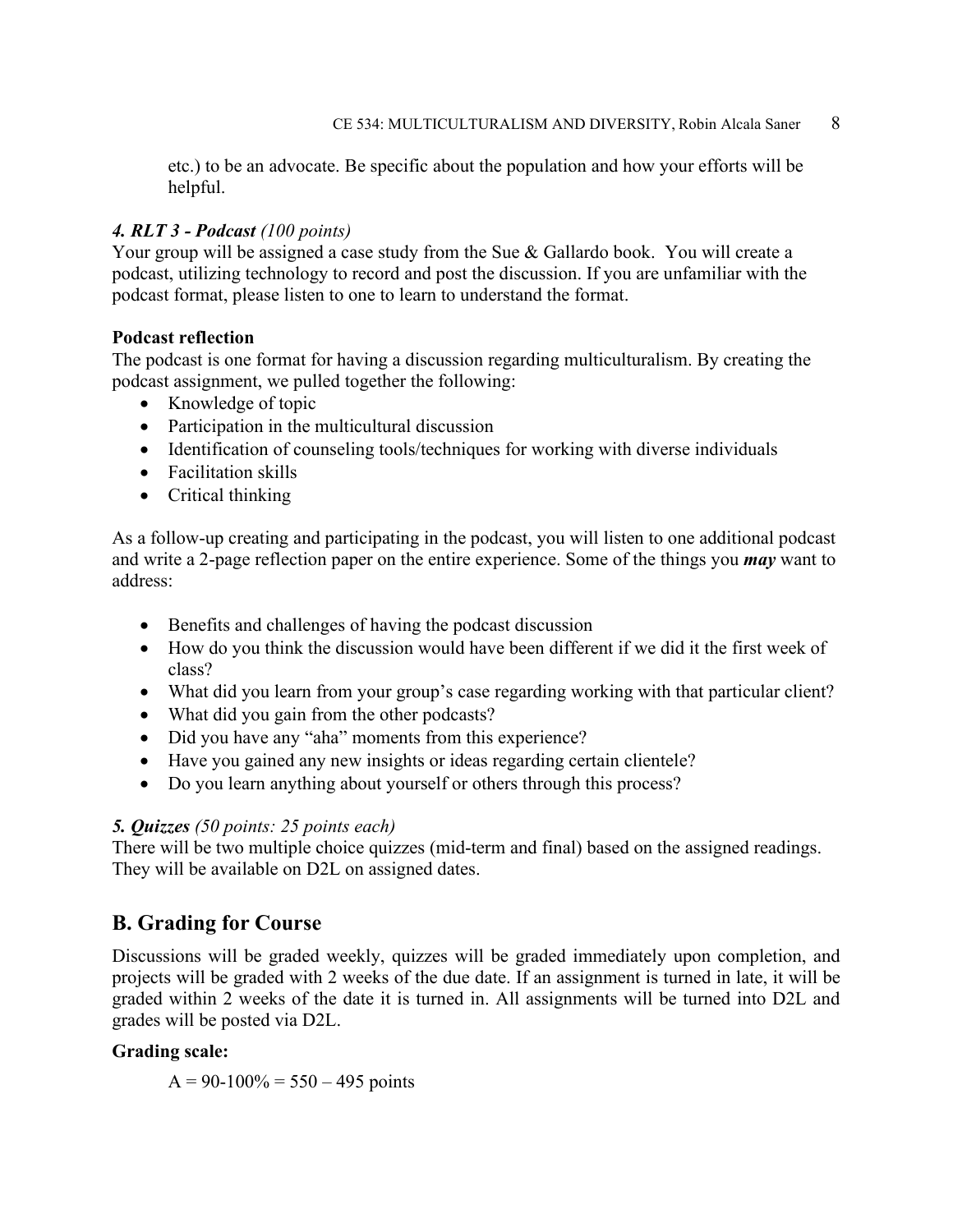$B = 80-89.9% = 494 - 440$  points

 $C = 70-79.9% = 439 - 385$  points

 $D = 60-69/6% = 384 - 330$  points

 $F =$  Below 60% = 329 points or below

### **Discussion Rubric**

| Discussion #                          |  |  |  |  | 10 |  |  |  |
|---------------------------------------|--|--|--|--|----|--|--|--|
| Post response in timely manner (3pts) |  |  |  |  |    |  |  |  |
| Articulate and thoughtful response    |  |  |  |  |    |  |  |  |
| (3pts)                                |  |  |  |  |    |  |  |  |
| Read all group responses and respond  |  |  |  |  |    |  |  |  |
| to 2 members weekly (4 pts.)          |  |  |  |  |    |  |  |  |
| <b>TOTAL</b>                          |  |  |  |  |    |  |  |  |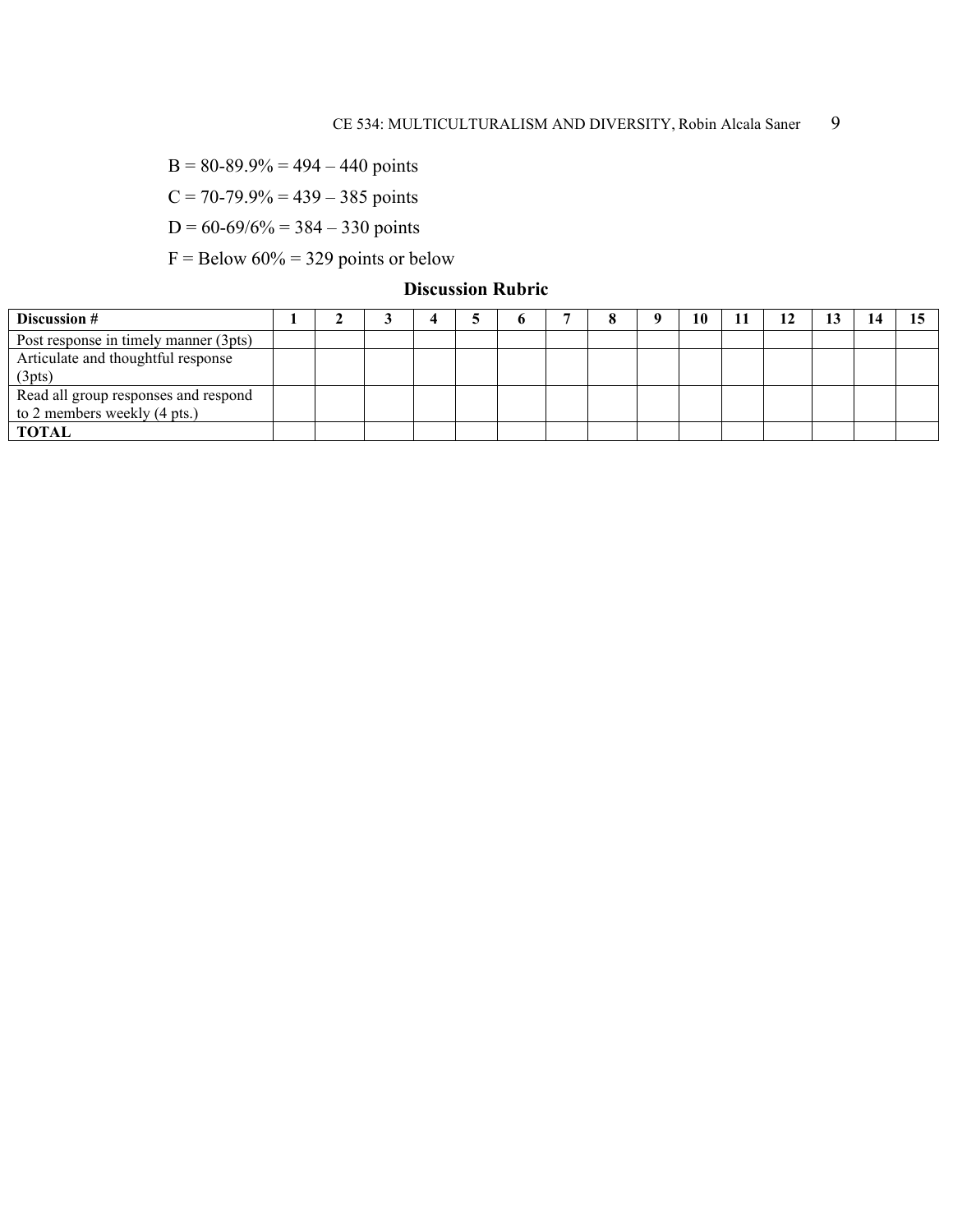| <b>Points</b>                    | 10 points                                                                                                                                | 5-7 points                                                                                                                              | 1-4 points                                                                                                                     |
|----------------------------------|------------------------------------------------------------------------------------------------------------------------------------------|-----------------------------------------------------------------------------------------------------------------------------------------|--------------------------------------------------------------------------------------------------------------------------------|
| <b>Possible</b>                  |                                                                                                                                          |                                                                                                                                         |                                                                                                                                |
| Relevance                        | Appropriate<br>choice for<br>interviewee with<br>pertinent<br>questions                                                                  | Interviewee or<br>some questions<br>may not be<br>pertinent to<br>assignment                                                            | Interviewee choice<br>and questions do<br>not align with<br>assignment                                                         |
|                                  | 21-30 points                                                                                                                             | $11-20$ points                                                                                                                          | <b>Below 10 points</b>                                                                                                         |
| <b>Interview</b>                 | Clear articulation<br>of questions<br>during interview<br>with excellent<br>rapport                                                      | Mostly clear<br>articulation of<br>questions with<br>good rapport                                                                       | Vague articulation<br>of questions<br>during interview                                                                         |
|                                  | 21-30 points                                                                                                                             | $11-20$ points                                                                                                                          | <b>Below 10 points</b>                                                                                                         |
| <b>Format</b>                    | <b>Excellent</b> writing<br>skills, no<br>grammatical<br>errors, thorough,<br>and within the<br>approximate page<br>limitation           | Good writing<br>skills, few errors,<br>complete and<br>within the<br>approximate page<br>limitation                                     | Poor writing<br>skills. Several<br>errors. Inadequate<br>length.                                                               |
|                                  | $21 - 30$ points                                                                                                                         | $11-20$ points                                                                                                                          | <b>Below 10 points</b>                                                                                                         |
| Depth of<br><b>Understanding</b> | Student<br>thoroughly<br>addresses every<br>component of<br>paper, and<br>provides<br>exceptional depth<br>and reflection in<br>writing. | Student<br>adequately<br>addresses every<br>component of<br>paper, and<br>provides<br>sufficient depth<br>and reflection in<br>writing. | Student does not<br>address every<br>component of<br>paper, or provides<br>insufficient depth<br>and reflection in<br>writing. |
| <b>TOTAL POINTS</b>              |                                                                                                                                          |                                                                                                                                         |                                                                                                                                |

**StoryCorps Rubric** *(100 points)*

# **CULTURAL EXPERIENCE RUBRIC** *(150 points)*

|                            | $26-30$ points      | $21-25$ points       | <b>Below 21 pts.</b>   |
|----------------------------|---------------------|----------------------|------------------------|
| Format $(30 \text{ pts.})$ | Excellent writing   | Good writing skills, | Poor writing skills.   |
|                            | skills, no          | few errors, and      | Several errors.        |
|                            | grammatical errors, | accurate APA         | Inadequate APA         |
|                            | thorough, and       | format               | format                 |
|                            | accurate APA        |                      |                        |
|                            | format              |                      |                        |
| <b>Format Grade</b>        |                     |                      |                        |
| Depth of Experience        | $31-35$ points      | $25-30$ points       | <b>Below 25 points</b> |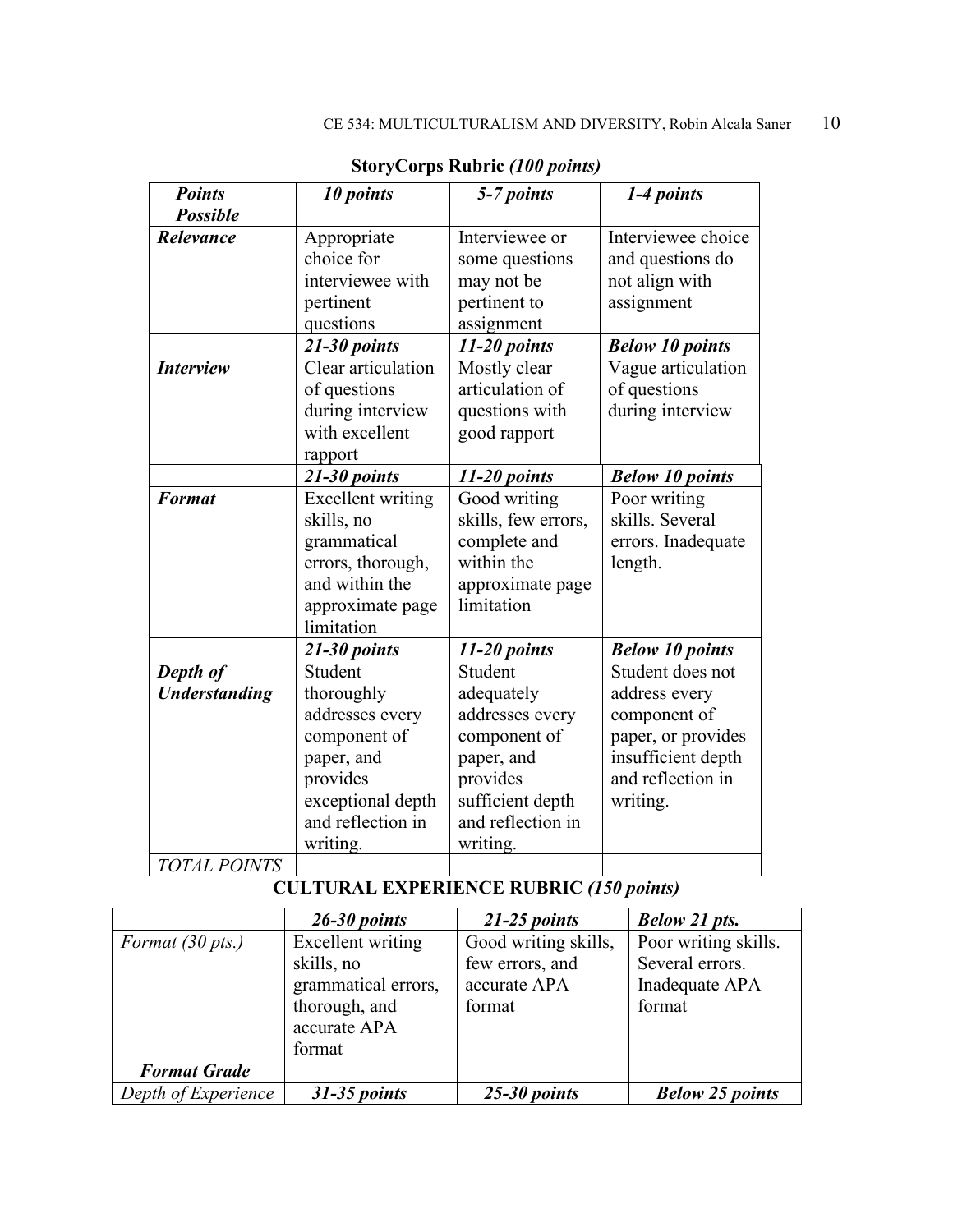| CE 534: MULTICULTURALISM AND DIVERSITY, Robin Alcala Saner | $\overline{11}$ |  |
|------------------------------------------------------------|-----------------|--|
|------------------------------------------------------------|-----------------|--|

| Meal experience (35<br><i>points</i> ) | Thoroughly meets<br>every component of<br>assignment and                                                | Adequately meets<br>every component of<br>assignment and                                                  | Does not meet every<br>component of<br>assignment and/or                                                  |
|----------------------------------------|---------------------------------------------------------------------------------------------------------|-----------------------------------------------------------------------------------------------------------|-----------------------------------------------------------------------------------------------------------|
|                                        | insightful                                                                                              | satisfactory                                                                                              | insufficient                                                                                              |
|                                        | description of<br>experience.                                                                           | description of<br>experience.                                                                             | description of<br>experience.                                                                             |
| Individual choice<br>experience (35    | Thoroughly meets<br>every component of<br>assignment and<br>insightful<br>description of<br>experience. | Adequately meets<br>every component of<br>assignment and<br>satisfactory<br>description of<br>experience. | Does not meet every<br>component of<br>assignment and/or<br>insufficient<br>description of<br>experience. |
| Depth grade                            |                                                                                                         |                                                                                                           |                                                                                                           |
|                                        | $45 - 50$ points                                                                                        | $40 - 44$ points                                                                                          | <b>Below 40 points</b>                                                                                    |
| Reflection (50<br><i>points</i> )      | Exceptional depth<br>of reflection and<br>personal impact of<br>experience                              | Sufficient depth of<br>reflection and<br>personal impact of<br>experience                                 | Insufficient depth of<br>reflection and<br>limited evidence of<br>person impact of<br>experience.         |
| <b>Reflection grade</b>                |                                                                                                         |                                                                                                           |                                                                                                           |
| <b>TOTAL</b>                           |                                                                                                         |                                                                                                           |                                                                                                           |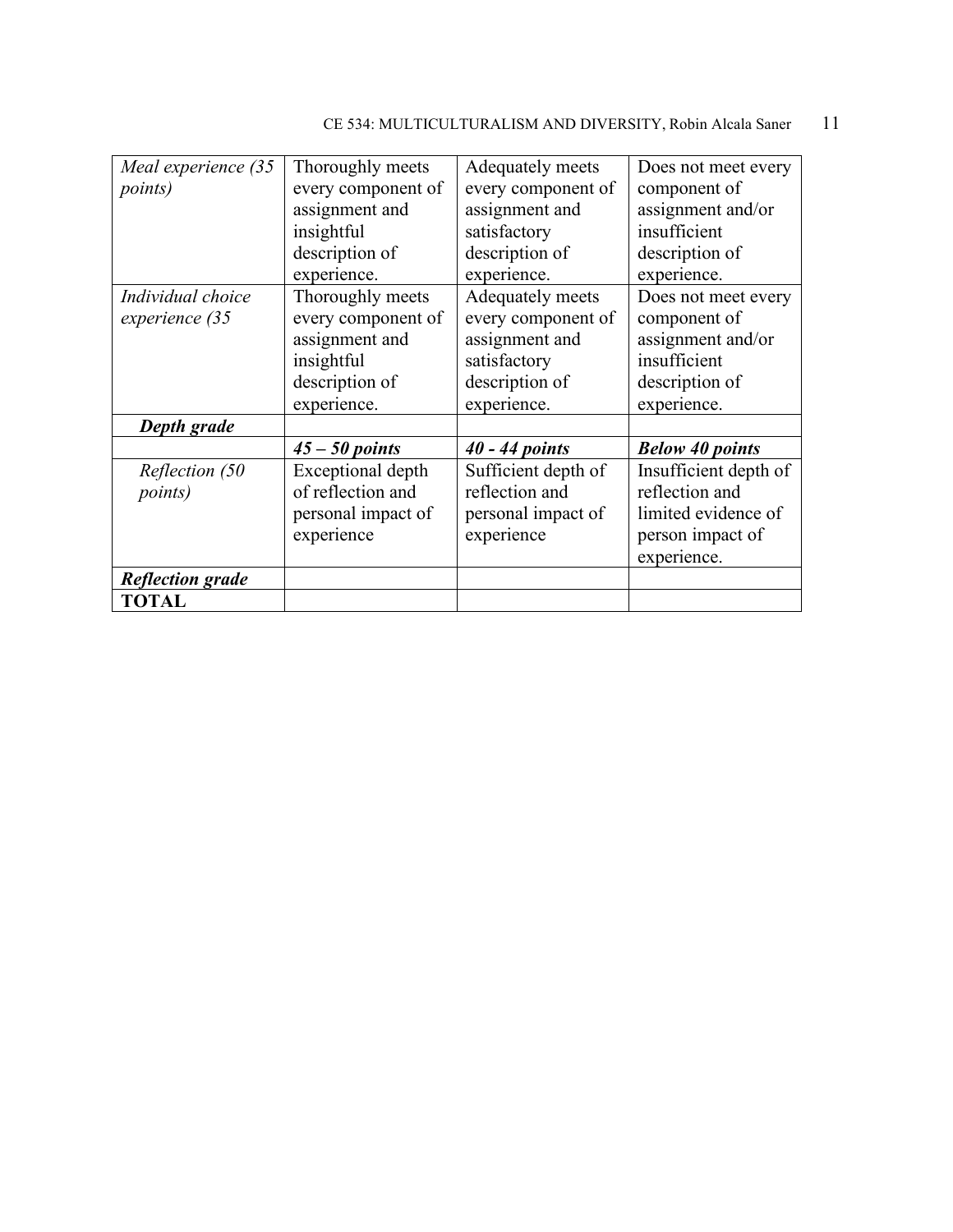|                                             | 34-40 points                                                                                           | 25-34 points                                                                                                                                     | Below 25 points                                              |
|---------------------------------------------|--------------------------------------------------------------------------------------------------------|--------------------------------------------------------------------------------------------------------------------------------------------------|--------------------------------------------------------------|
| <b>Format</b> (40 points)                   | Format followed and<br>is well-planned out,<br>discussion flows and<br>easy for listener to<br>follow. | Format is planned out<br>with some discussion<br>issues (extended<br>pauses, talking over<br>each other, etc.).<br>Listener can follow<br>along. | Poor planning or<br>difficult to for<br>listener to follow.  |
| <b>Format grade</b>                         |                                                                                                        |                                                                                                                                                  |                                                              |
|                                             | $26-30$ points                                                                                         | $21 - 25$ points                                                                                                                                 | Below 21 points                                              |
| <b>Participation (30</b><br><i>points</i> ) | Active participant in<br>podcast; well-<br>prepared and<br>articulate responses.                       | Participates in<br>podcast and responds<br>to all questions.                                                                                     | Not well-prepared or<br>limited participation<br>in podcast. |
| <b>Participation grade</b>                  |                                                                                                        |                                                                                                                                                  |                                                              |
|                                             | $26-30$ points                                                                                         | 21-25 points                                                                                                                                     | Below 21 points                                              |
| <b>Reflection (30 points)</b>               | Exceptional depth of<br>reflection.                                                                    | Sufficient depth of<br>reflections                                                                                                               | Insufficient depth of<br>reflection.                         |
| <b>Reflection grade</b>                     |                                                                                                        |                                                                                                                                                  |                                                              |
| <b>TOTAL</b>                                |                                                                                                        |                                                                                                                                                  |                                                              |

#### **PODCAST RUBRIC** *(100 points)*

## **VIII. UNIVERSITY EXPECTATIONS & COURSE POLICIES**

#### **A. University Expectations and Resources**

**Diversity Statement:** This is meant to be a safe, welcoming, and inclusive classroom environment for students of all races, ethnicities, sexual orientations, gender identities/variances, ages, religions, economic classes, and ability statuses. As such, you will be encouraged and challenged to use language and basic counseling techniques that are respectful, inclusive, representative and culturally appropriate.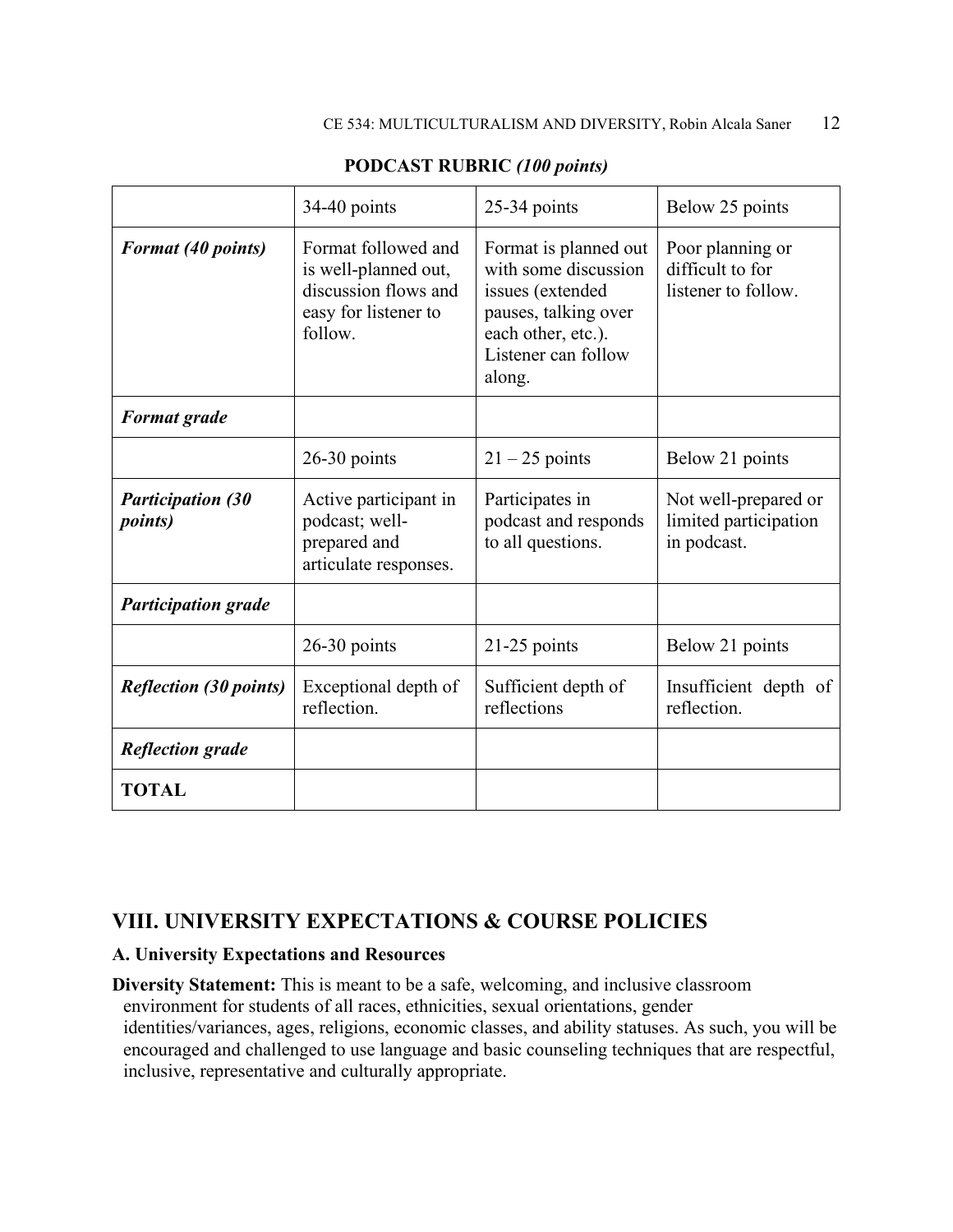- **Academic Integrity:** Students are expected to practice professionalism and academic integrity in all assignments and class discussions. This includes but is not limited to treating other students and the professor respectfully, engaging in meaningful class discussions, thinking and writing critically and thoughtfully, creating original works, and citing all resources using APA format. Plagiarism will result in loss of credit for this course, and further consequences may result from the university system. The collegiate policy on plagiarism and cheating is outlined in the Student Handbook. It is your responsibility to be aware of this policy. You can also find it online at: [http://www.winona.edu/sld/academicintegrity.asp.](http://www.winona.edu/sld/academicintegrity.asp)
- **Electronic Device Notice:** As a matter of courtesy to your classmates and the instructor, please turn off your beepers, cell phones, and any other electronic devices that make any noise.
- **Laptop/PDA Policy:** Excluding students with a documented disability, the use of laptops and PDAs in class is prohibited without prior permission of the instructor.
- **Class Visitor Policy:** Due to the clinical nature of this course in this curriculum, visitors of any age are not allowed without prior permission of the instructor.
- **E-mail Policy:** You are assigned a university e-mail account that will be used by professors. Students should make every effort to get to know their account and check it regularly.
- **Accommodations:** Students with documented disabilities who may need accommodations, who have any medical emergency information the instructor should know of, or who need special arrangements in the event of an evacuation, should make an appointment with the instructor as soon as possible, no later than the 1st week of the term. According to Section 504 of the Rehabilitation Act of 1973, students with disabilities have the right to receive necessary reasonable accommodations and support services to allow equal access at Winona State University. If you have a disability that requires accommodations, you are eligible for support through access services, found at [http://www.winona.edu/accessservices/gettingstarted.asp.](http://www.winona.edu/accessservices/gettingstarted.asp)
- **Commitment to Inclusive Excellence:** WSU recognizes that our individual differences can deepen our understanding of one another and the world around us, rather than divide us. In this class, people of all ethnicities, genders and gender identities, religions, ages, sexual orientations, disabilities, socioeconomic backgrounds, regions, and nationalities are strongly encouraged to share their rich array of perspectives and experiences. If you feel your differences may in some way isolate you from WSU's community or if you have a need of any specific accommodations, please speak with the instructor early in the semester about your concerns and what we can do together to help you become an active and engaged member of our class and community. Campus resources for students:

[http://www.winona.edu/diversity/estatement.asp.](http://www.winona.edu/diversity/estatement.asp)

#### **B. Graduate Student Resources**

**General Information:** Academic calendar, forms and other procedures for graduate students can be found at<http://www.winona.edu/gradstudies/currentstudents.asp>

WSU-Rochester Student & Campus Services, UCR Room SS128, 285-7100, [\(www.winona.edu/rochester/\)](http://www.winona.edu/rochester/):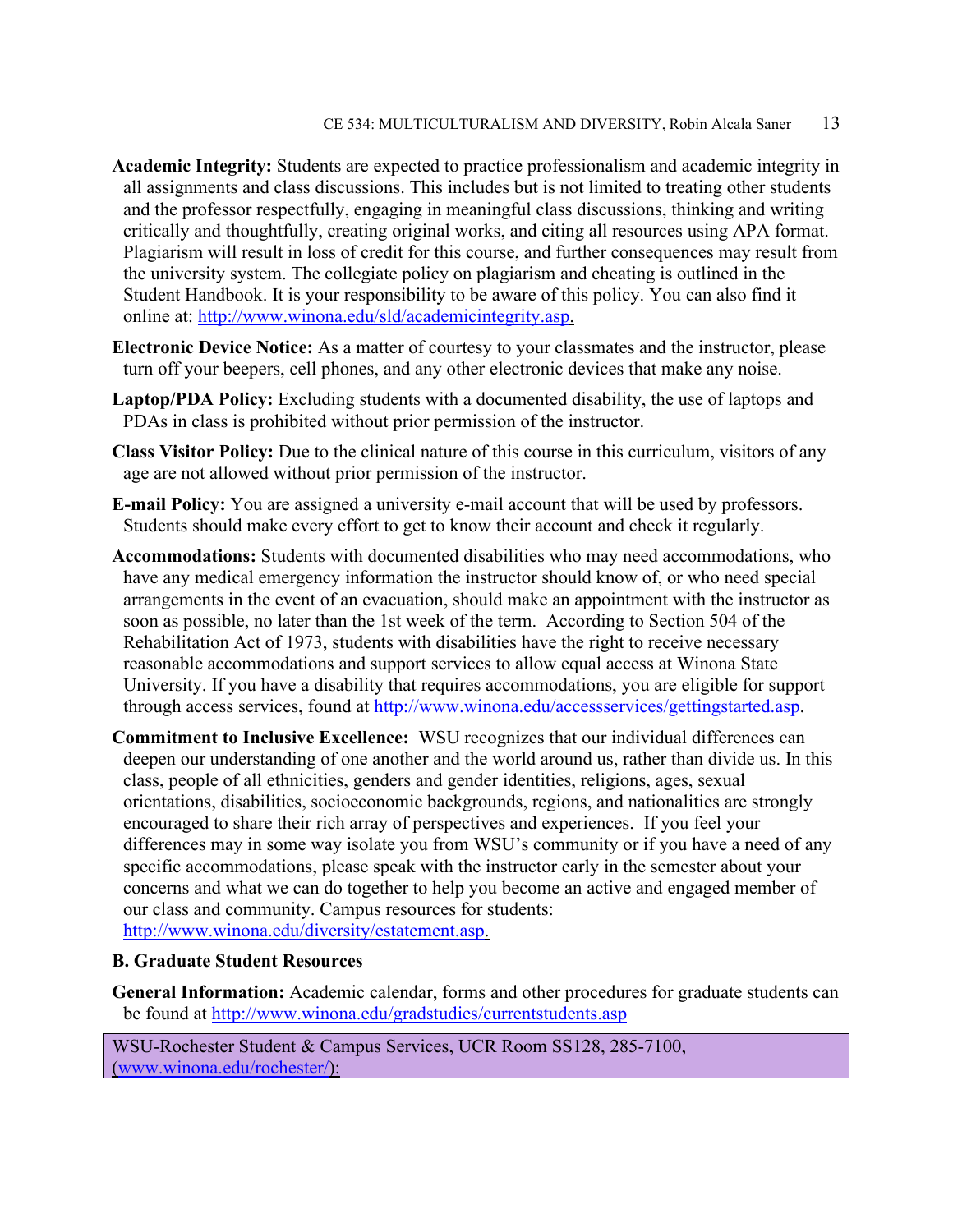RCTC Counseling Center, UCR Room SS133; 285-7260 [\(www.rctc.edu/counseling\\_career\\_center/\)](http://www.rctc.edu/counseling_career_center/) UCR Learning Center, UCR Room AT306; 285-7182

**Counseling Services:** Graduate school can be very stressful. Counselors are available in Winona and through partnership with RCTC on the UCR campus to help you with a wide range of difficulties.

WSU counselors in Winona are located in the Integrated Wellness Complex 222 and they can be reached at 457-5330. The RCTC Counseling Center is located in SS 133 and can be reached at 285-7260.

**Other Support Services:** WSU-Rochester Student & Campus Services Office and the WSU Inclusion and Diversity Office are dedicated to helping students of all races, ethnicities, economic backgrounds, nationalities, and sexual orientations. They offer tutoring and a wide range of other resources.

The WSU-R Student & Campus Services Office is located in Room SS128 on the UCR campus and can be reached at 285-7100. The WSU Inclusion & Diversity Office is located in Kryzsko Commons Room 122, and they can be reached at 457-5595. Information about the *KEAP Center*, dedicated to supporting diversity on campus, can be found here: [http://www.winona.edu/diversity/22.asp.](http://www.winona.edu/diversity/22.asp)

*UCR Learning Center – Rochester***:** For help with writing and the development of papers on the WSU-Rochester campus, contact personnel in AT306 or call 285-7182.

*Writing Center - Winona:* The Writing Center offers free, individualized instruction in all forms and disciplines during any stage of writing, reading, or research. Call 507.457.5505 for an appointment. Walk-ins also welcome.

**Student Grievances:** Students are encouraged to speak directly with instructors when concerns arise. When issues cannot be resolved between the student and the instructor, students have the right to due process. Such complaint procedures are available online at: <http://www.winona.edu/sld/studentgrievance.asp>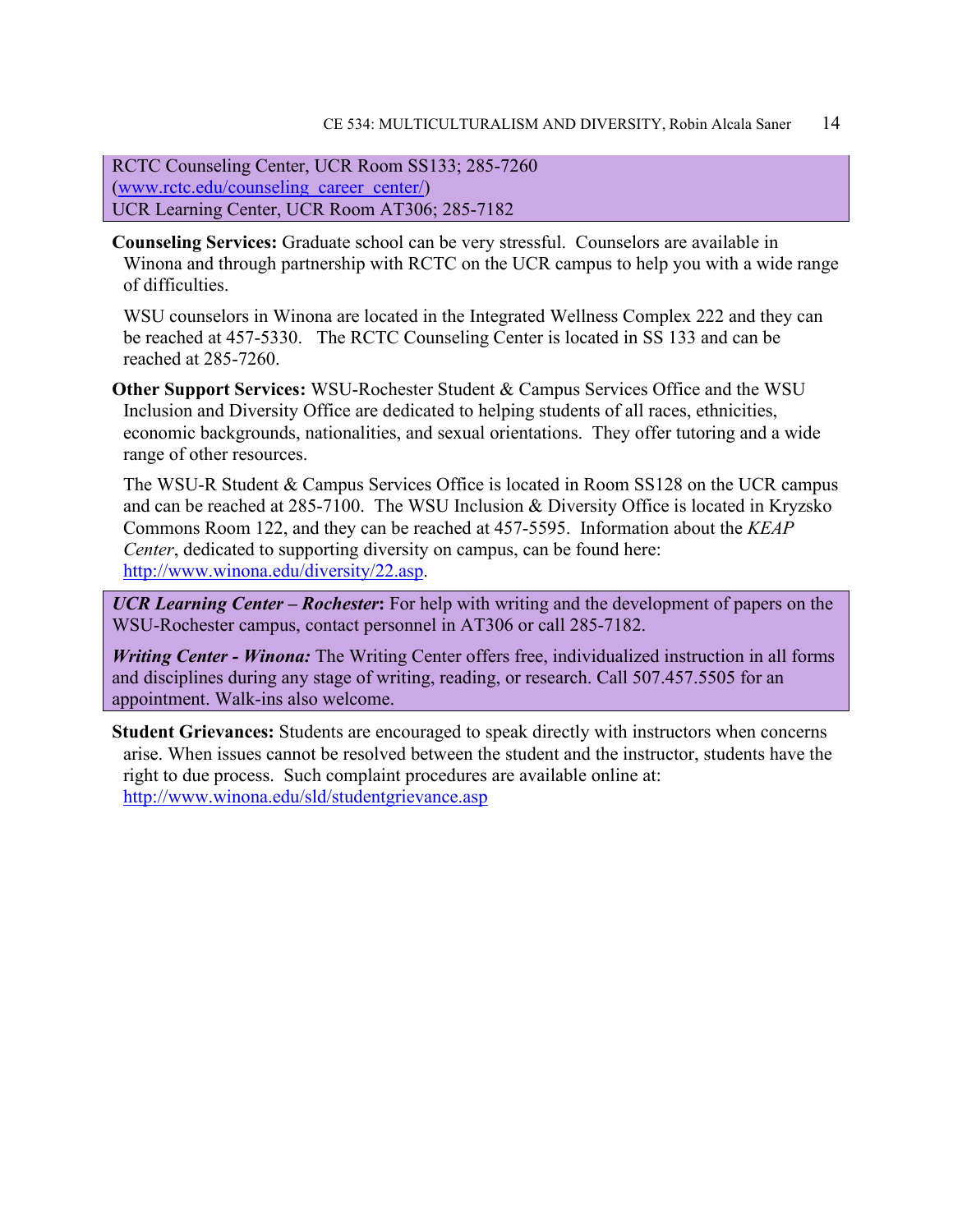# **IX. COURSE SCHEDULE**

| <b>WEEK</b>           | <b>Topic</b>                                                                                 | <b>CACREP</b><br><b>Standards</b><br>Core/CMHC/School | <b>Activities &amp; Assignments</b>                                         |  |  |
|-----------------------|----------------------------------------------------------------------------------------------|-------------------------------------------------------|-----------------------------------------------------------------------------|--|--|
| 1<br>Week of<br>1/8   | Introduction & syllabus posted<br>Ground rules<br>Groups assigned                            |                                                       | $1/12$ - Introduction due<br>$1/14$ – Responses due<br>READ: TIP 59 Chpt. 1 |  |  |
| 2<br>Week of<br>1/15  | Cultural competence & race<br>(Core competencies)<br>Beginning the race talk -what is<br>it? | 2a,c,f/E2,E5                                          | READ: Sue, Chapters 1& 2, TIP 59 Chapter 2                                  |  |  |
| 3<br>Week of<br>1/22  | Stories & narratives                                                                         | $2b/E1, 2, 5/E1-4$                                    | READ: Sue, Chapter 3                                                        |  |  |
| 4<br>Week of<br>1/29  | Ground rules for the Race Talk<br><b>Myths</b><br>Culturally responsive treatments           | 2c,f;3d/E1,2,5/E1                                     | READ: Sue, Chapters 4 and TIP 59 Chapter 3                                  |  |  |
| 5<br>Week of<br>2/5   | Nonverbal communication &<br>avoidance<br>Organization competence                            | $2b,e/E1-2/E2$                                        | <b>StoryCorps Due 2/7</b><br>READ: Sue, Chapters 5 and TIP 59 Chapter 4     |  |  |
| 6<br>Week of<br>2/12  | Strategies for starting the<br>discussion<br>Treatment needs of clients                      | 2d, f/E1, 2, 4/E4                                     | READ: Sue, Chapters 6 and TIP 59 Chapters 5 & 6                             |  |  |
| 7<br>Week of<br>2/19  | Difficult dialogues<br>Assessing one's own cultural<br>competence                            | 2b,e,f/E4/E2                                          | READ: Sue, Chapter 7<br>TIP Appendix C                                      |  |  |
| 8<br>Week of<br>2/26  | Identity development                                                                         | 2a,c,d,e,f,3d,1i/E1-<br>3,5/E1,3,4                    | READ: Sue, Chapter 8<br><b>QUIZ 1 Midterm</b>                               |  |  |
| Week of<br>3/4        | <b>WSU Spring Break</b>                                                                      |                                                       |                                                                             |  |  |
| 9<br>Week of<br>3/12  | Being a change agent                                                                         | $2f/E2-4/E1$                                          | READ: Sue, Chapter 9                                                        |  |  |
| 10<br>Week of<br>3/19 | Next steps – helping others talk<br>about race                                               | 1i,2b/E2,3/E2                                         | READ: Sue, Chapter 10                                                       |  |  |
| 11<br>Week of<br>3/26 | <b>Strategies</b>                                                                            | $2b-d/E4/E2,3$                                        | READ: Sue, Chapter 12                                                       |  |  |
| 12<br>Week of<br>4/2  | Share cultural experience<br>Practice podcast                                                | 1i,2b/E1,3,4/E2                                       | Cultural experience due 4/4<br>READ: Sue & Gallardo Chapter 1               |  |  |
| 13<br>Week of<br>4/9  | Cultural experience<br>feedback/discussion                                                   | 1i;2a,b,d;3d/E2,4,5/E2,4                              | READ: Sue & Gallardo Group assignment                                       |  |  |